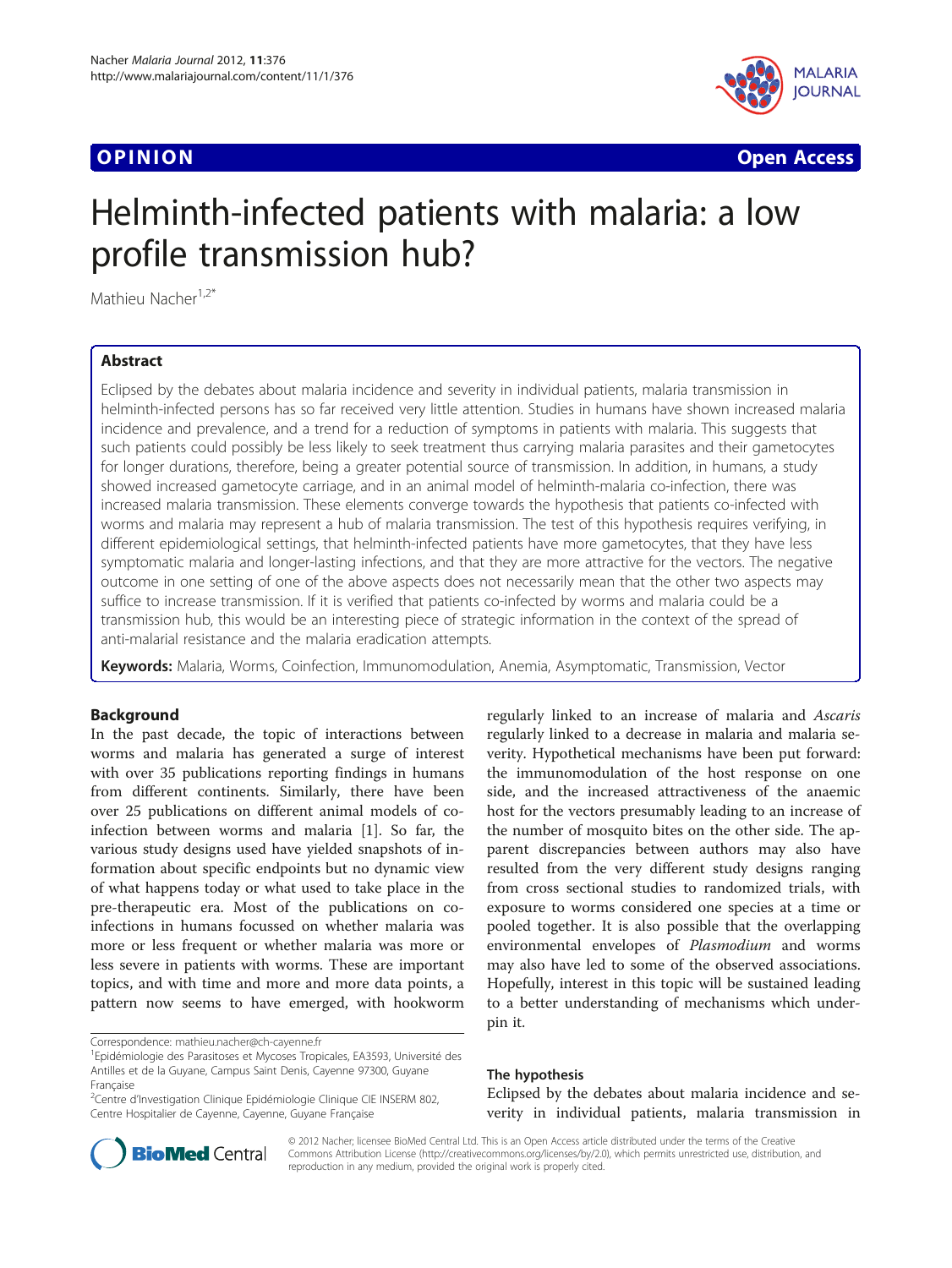helminth-infected persons is an area that has so far received very little attention. The present hypothesis is mostly constructed from the available studies in humans, but also from animal models. It attempts to connect observations of variable reliability given the study designs used to obtain the information. In this hypothesizing exercise, refraining from attempting to connect the dots in order to avoid type 1 errors (wrongly rejecting the status quo) would be a mistake. It is just a hypothesis, and to be tested. If it is false then nothing changes, but if it is true the implications would not be trivial. The hypothesis may appear piecemeal, but the general idea is that the various observations made so far seem to converge towards the ultimate amplification of transmission.

In 2001, cross-sectional data from Thailand showed a two-fold increase in gametocyte carriage linked to decreased haemoglobin in helminth-infected patients [[2\]](#page-2-0). There have been so far no attempts to replicate these findings in humans elsewhere. Furthermore, an animal model using BALB/C mice infected with Echinostoma caproni and Plasmodium yoelii showed enhanced transmission with a two-fold increase of transmission to mosquitoes fed on co-infected mice relative to mice with Plasmodium only [[3\]](#page-2-0). Despite the potential epidemiological importance of these findings research remains focussed on more obvious clinical aspects. Arguably though, the pieces of the puzzle of knowledge accumulated so far in humans also points towards the question of transmission. Some of the findings suggested there was an increase in incidence [\[4-8](#page-2-0)], and other studies pointed towards an increase in prevalence [\[9](#page-2-0)-[11\]](#page-2-0). Prevalence (P), the number of persons with malaria at a point in time is influenced on the one hand by the incidence (I), the number of new infections and on the other hand by the duration (D) of these infections (patients may get cured, or may die). The classic formula P=IxD implies that prevalence will increase if incidence increases and /or if infection duration increases.

The cross-sectional studies finding increased malaria prevalence among helminth-infected patients could not determine whether prevalence was higher because incidence was higher or whether prevalence was higher because malaria lasted longer in helminth-infected patients, or both. Some studies have definitely shown increased incidence of malaria in helminth-infected patients. No studies have looked if malaria lasted longer in helminth-infected patients. However, there are converging elements that point towards such a possibility. The general trend so far was that malaria was less "noisy" in helminth-infected patients: less fever [\[12](#page-2-0)], lower parasitaemia [[13-15\]](#page-2-0), less severe symptoms [\[16-18](#page-2-0)], and in some cases less anaemia [[19](#page-2-0),[20](#page-2-0)]. In some of the above studies malaria was asymptomatic and more frequent in helminth-infected patients. Other studies showed that anthelmintics exacerbated malaria. The study by Murray et al. showed that piperazine treatment of Ascarisinfected patients led to an early increase (6–14 days) of malaria suggesting that the parasites had been there all along without causing clinical malaria [[21\]](#page-2-0). In poor tropical areas, healthcare is often sought at very advanced stages of disease, it is reasonable to wonder whether these helminth-infected patients with fewer symptoms wait more to consult, or even never consult while all along they carry malaria parasites and their gametocytes for prolonged periods of time.

# Testing the hypothesis

The transmission hypothesis is a combination of different components: the increased in gametocyte carriage, the increased duration of infection, and the increased attractivity of the host for the vector. A first step, possibly very easy to test by re-analysing available data would be to verify whether gametocyte carriage is affected by worms. Another step would be to determine whether humans with worms are really more attractive for vectors, and to look at the importance haemoglobin concentration as a proximal determinant. Finally, the bottom of the malaria iceberg represented by asymptomatic Plasmodium infections should be described in relation to worms using sensitive methods. Testing the hypothesis that the duration of infection increases in patients with worms would require observing patients with asymptomatic malaria longitudinally, without treating them, which may pose ethical problems and thus be difficult to test in humans.

The hypothesis seems rather robust since the local or general refutation of one of these three aspects would not necessarily imply that malaria has no effect on transmission because the other two could still be operating.

# The implications

Whether the mechanism of pauci-symptomatic malaria in patients with worms is immunological or linked to nutritional consequences of worms [[22\]](#page-2-0), or both, remains to be seen. If this scenario is correct, then helminth-infected patients could constitute a major source of transmission. Furthermore, if it is confirmed that they are also more likely to harbour circulating gametocytes, and to attract mosquitoes as they become anaemic, the transmission potential could be even higher. Thus, the increase in incidence that seems linked to hookworm and the reduction of morbidity and severity mostly observed with Ascaris converges towards the creation of a smouldering reservoir for prolonged malaria transmission. The increased incidence and prevalence, combined with some observations found increased multiplicity of infection [[23\]](#page-2-0), and increased